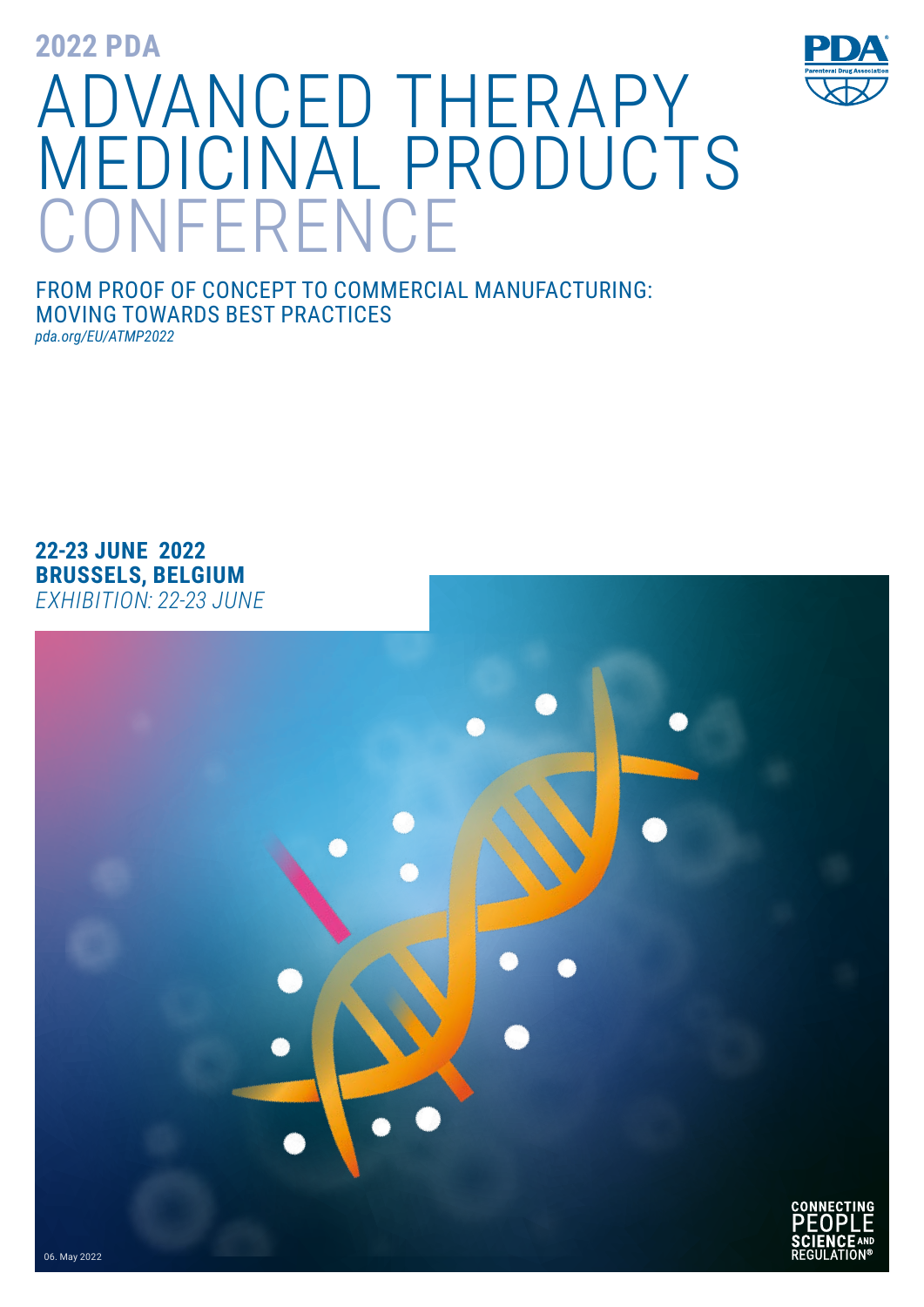# WELCOME FROM THE CHAIRS

Dear Colleagues,

On behalf of the Scientific Program Planning Committee and PDA, we proudly present you to the **Advanced Therapy Medicinal Products Conference** and warmly welcome you to **Brussels, Belgium!**

It's wonderful and exciting that we are able to meet in person after two long years of virtual-only meetings. Despite the Covid-19 pandemic, the cell-and-gene therapy (CGT) pipeline continues to grow, expand, advance, and diversity in the last two years. The 2022 Conference aims to set a special focus on the specific considerations for the manufacture of ATMPs, to build a bridge between proof of concept and commercial manufacturing. During the opening, we will have a Patient talk, Regulatory Lifecycle, and Regulatory Framework of ATMPs including the attendance of GMP Inspectors. In total, six sessions will focus on Manufacturing with Lessons Learned, Solutions for Products and Hospital, Novel Applications, and the Control and Understanding of Critical Reagents.

Attendees can expect an interactive program and sessions including a panel discussion at the end of the Conference. Don't miss valuable take-home messages and the important opportunity to engage with industry peers and experts on ATMPs.

We are excited to finally return to a live event, including an exhibition, poster session, and networking opportunities. We look forward to seeing you soon in Brussels!

Sincerely, The Chairs



**Dayue Chen,** *Genentech/Roche*



**Richard Denk,** *SKAN*

### SCIENTIFIC PROGRAM PLANNING COMMITTEE

**Dayue Chen,** *Genentech/Roche, Chair* **Richard Denk,** *SKAN, Chair*  **Christopher Bravery,** *Advanced Biologicals* **Manuel Carrondo,** *ibet*  **Fabio D'Agostino,** *Claris Ventures*  **Marco Fadda,** *Comecer* **Irving Ford,** *Adaptimmune Therapeutics* **Renske ten Ham,** *University Medical Center Utrech*  **Josh Eaton,** *PDA*  **Falk Klar,** *PDA* **Caroline Lynar,** *Junior Manager Programs & Events, PDA*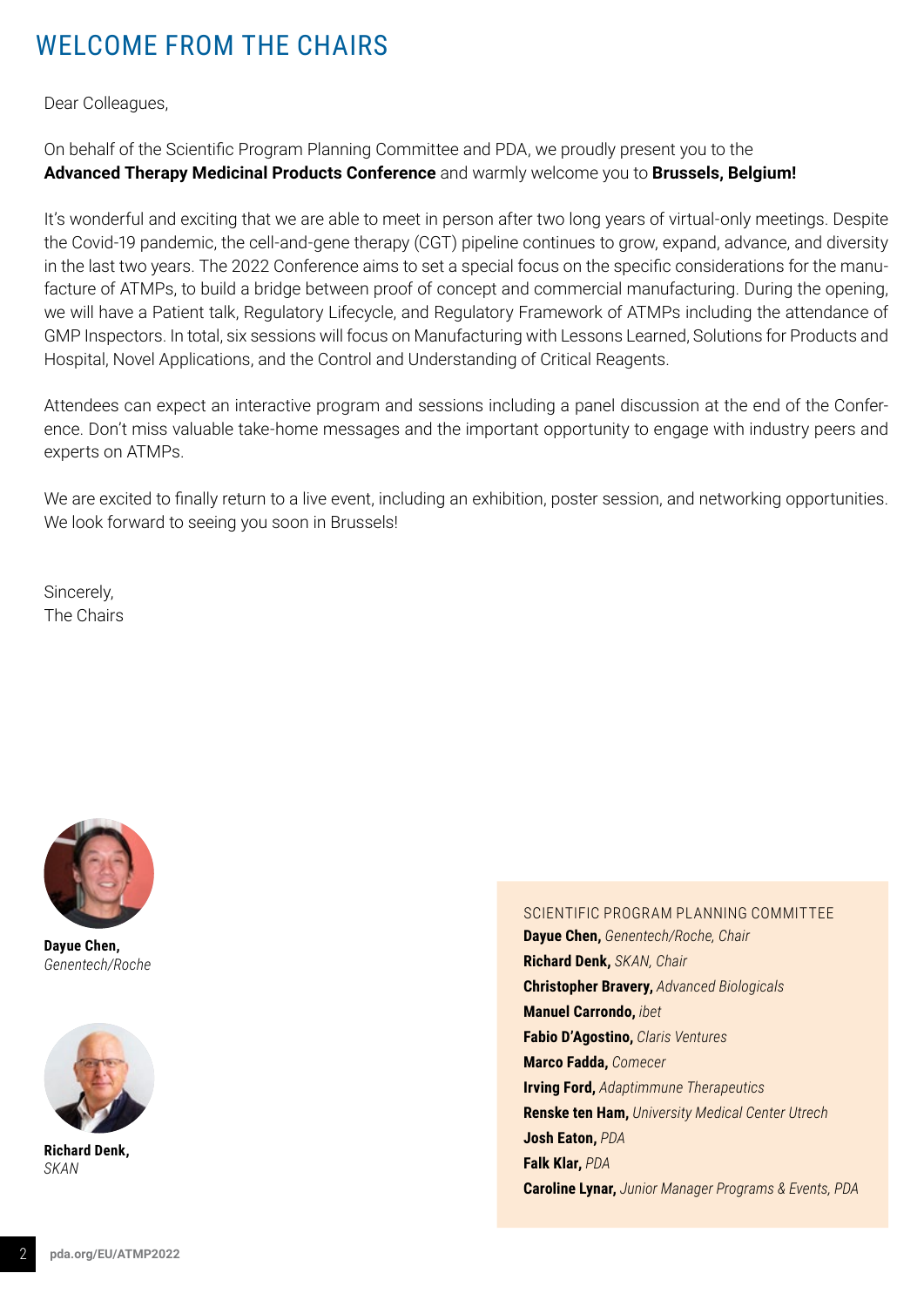# $H = -$ WELCOME TO ADVANCED THERAPY MEDICINAL PRODUCTS CONFERENCE

COVID-19 PERSONAL PRECAUTIONARY MEASURES PDA is committed to deliver safe and secure in-person events. In conjunction with the venue and vendors supporting our event, PDA strictly adheres to all national, provincial and local government regulations.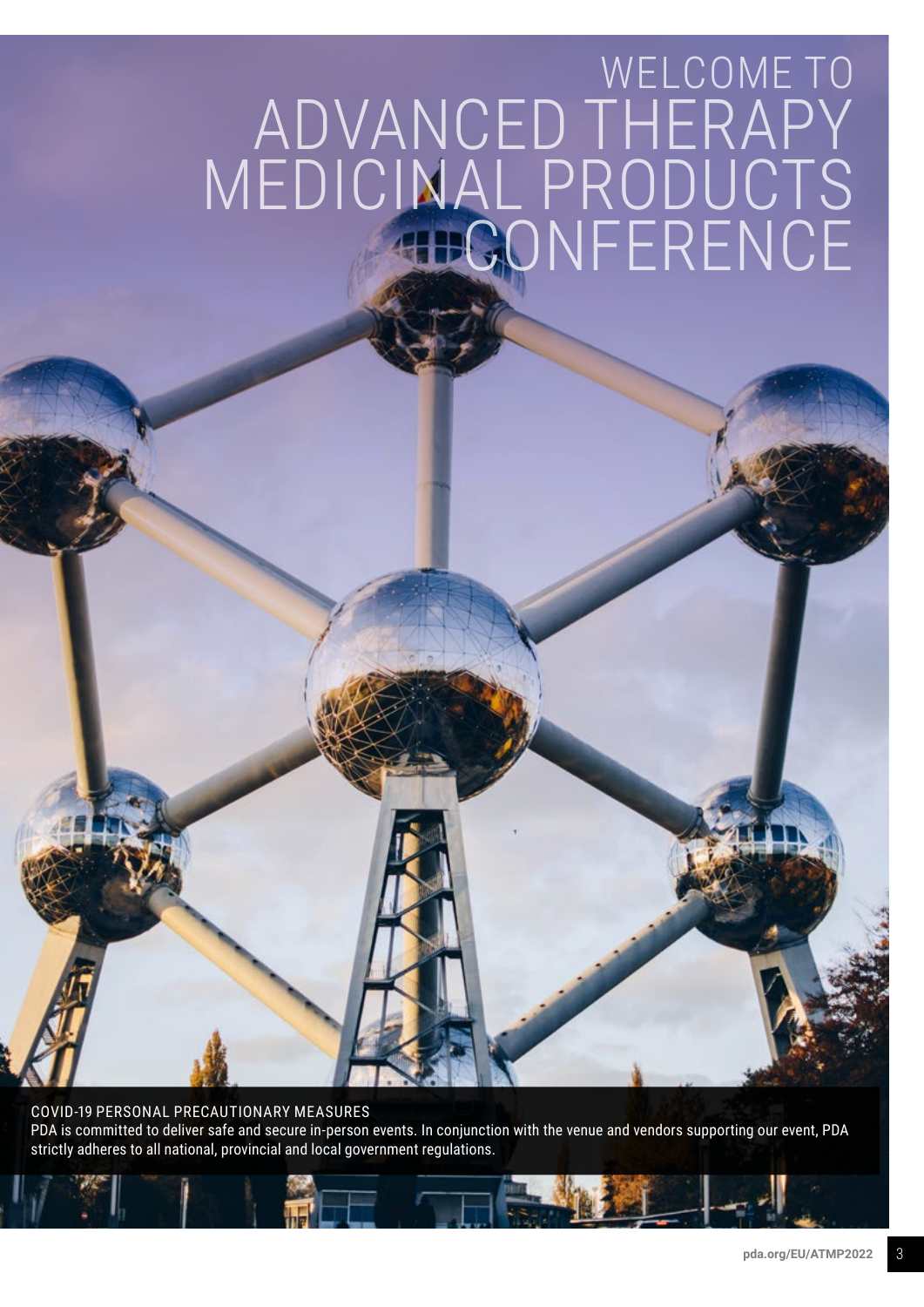## CONFERENCE AGENDA

|       |                                                                                                                                                                                                                                                                                                                                                                                                                                                                                              | 06. May 2022                                                   |
|-------|----------------------------------------------------------------------------------------------------------------------------------------------------------------------------------------------------------------------------------------------------------------------------------------------------------------------------------------------------------------------------------------------------------------------------------------------------------------------------------------------|----------------------------------------------------------------|
|       | <b>WEDNESDAY, 22 JUNE 2022</b>                                                                                                                                                                                                                                                                                                                                                                                                                                                               | $09:00 - 17:20$                                                |
| 09:00 | <b>Welcome and Introduction</b>                                                                                                                                                                                                                                                                                                                                                                                                                                                              | Falk Klar, PDA                                                 |
|       | <b>Welcome from the Chairs</b>                                                                                                                                                                                                                                                                                                                                                                                                                                                               | Dayue Chen, Genentech/Roche<br>Richard Denk, SKAN              |
|       | <b>OPENING PLENARY: FOCUS ON THE PATIENT</b>                                                                                                                                                                                                                                                                                                                                                                                                                                                 | Moderator: Richard Denk,<br><b>SKAN</b>                        |
|       | <b>Keynote:</b><br>Haemophilia Gene Therapy - A Personal Perspective                                                                                                                                                                                                                                                                                                                                                                                                                         | Irish Haemophilia Society                                      |
|       | From Development to the Patient:<br>The Regulatory Lifecycle of ATMPs                                                                                                                                                                                                                                                                                                                                                                                                                        | <b>Utrecht Science Park</b>                                    |
|       | <b>Innovations in ATMPs and the Regulatory Framework</b>                                                                                                                                                                                                                                                                                                                                                                                                                                     | AGES                                                           |
|       | <b>Q&amp;A, Discussion</b>                                                                                                                                                                                                                                                                                                                                                                                                                                                                   |                                                                |
| 11:15 | <b>COFFEE BREAK, POSTER SESSION &amp; EXHIBITION</b>                                                                                                                                                                                                                                                                                                                                                                                                                                         |                                                                |
|       | <b>SESSION 1: Building a Growing Market of Cell and Gene Therapy Products</b>                                                                                                                                                                                                                                                                                                                                                                                                                | Moderator: Fabio D'Agostino,<br><b>Claris Ventures</b>         |
|       | The potential of C> products to target diseases considered uncurable has fueled billions of investments in just the past years. While this<br>is great news for patients, the biopharmaceutical industry had to face unprecedented challenges ranging from manufacturing process to<br>logistics and reimbursement models.                                                                                                                                                                   |                                                                |
|       | <b>Contamination Control Strategy for Cell Therapy Start-Up</b>                                                                                                                                                                                                                                                                                                                                                                                                                              | DPS & Takeda                                                   |
|       | <b>Unlocking Market Access for ATMPs</b>                                                                                                                                                                                                                                                                                                                                                                                                                                                     | <b>University Medical Center</b><br>Utrecht                    |
|       | <b>Building on Non-Gene Edited Approaches to</b><br>Develop Allogeneic, Off-The-Shelf CAR-T Cells                                                                                                                                                                                                                                                                                                                                                                                            | Celyad                                                         |
|       | <b>Q&amp;A, Discussion</b>                                                                                                                                                                                                                                                                                                                                                                                                                                                                   |                                                                |
| 13:15 | <b>LUNCH BREAK, POSTER SESSION &amp; EXHIBITION</b>                                                                                                                                                                                                                                                                                                                                                                                                                                          |                                                                |
|       | <b>SESSION 2: ATMP Manufacturing</b>                                                                                                                                                                                                                                                                                                                                                                                                                                                         | Moderator: Christopher Bravery,<br><b>Advanced Biologicals</b> |
|       | ATMP continue to pose difficulties and challenges in various areas of manufacturing. This session will explore some of those challenges,<br>such as sterility control when the product cannot be sterilized and biosafety. Whether autologous products are best manufactured locally or<br>centrally remains a topic of debate, but to be successful likely needs automation to ensure consistency. Our panel of speakers will discuss<br>how they are trying to solve some of these issues. |                                                                |
|       | <b>Interactive Questionnaire</b>                                                                                                                                                                                                                                                                                                                                                                                                                                                             | Via Mentimeter                                                 |
|       | <b>Bio-Safety and GMP Manufacturing Requirements</b>                                                                                                                                                                                                                                                                                                                                                                                                                                         | <b>SKAN</b>                                                    |
|       | <b>Overcoming Autologous Manufacturing by Adaptive Culturing.</b>                                                                                                                                                                                                                                                                                                                                                                                                                            | Adva Biotechnology                                             |

**Machine Learning and IA with the Adva X3**

**Metabolic and Environmental Control-based Automation,**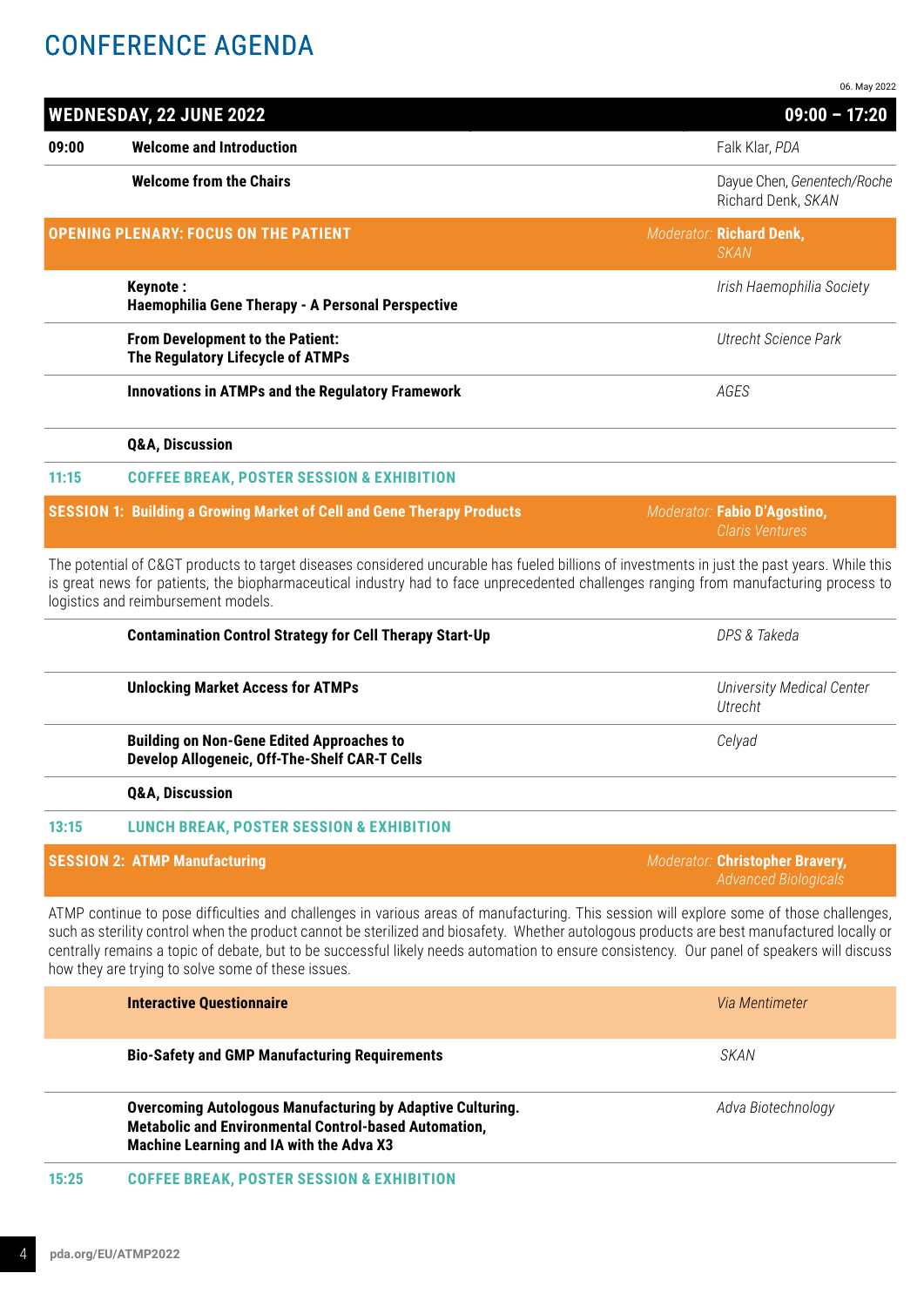## CONFERENCE AGENDA

|       | <b>SESSION 3: ATMP Manufacturing Continued</b>                                                         | Moderator: Christopher Bravery,<br><b>Advanced Biologicals</b> |
|-------|--------------------------------------------------------------------------------------------------------|----------------------------------------------------------------|
|       | <b>Factors Holding Back Lights-out Manufacture of ATMPs</b>                                            | Takeda                                                         |
|       | <b>Regulatory Considerations for</b><br><b>Decentralized Manufacture of ATMPs at POCare</b>            | Orgenesis                                                      |
|       | Points to Consider for Microbial Control in ATMP Manufacturing -<br><b>A New PDA Guidance Document</b> | Genentech/Roche                                                |
|       | <b>Q&amp;A, Discussion</b>                                                                             |                                                                |
| 17:20 | <b>END OF CONFERENCE DAY 1 &amp; NETWORKING EVENT</b>                                                  |                                                                |

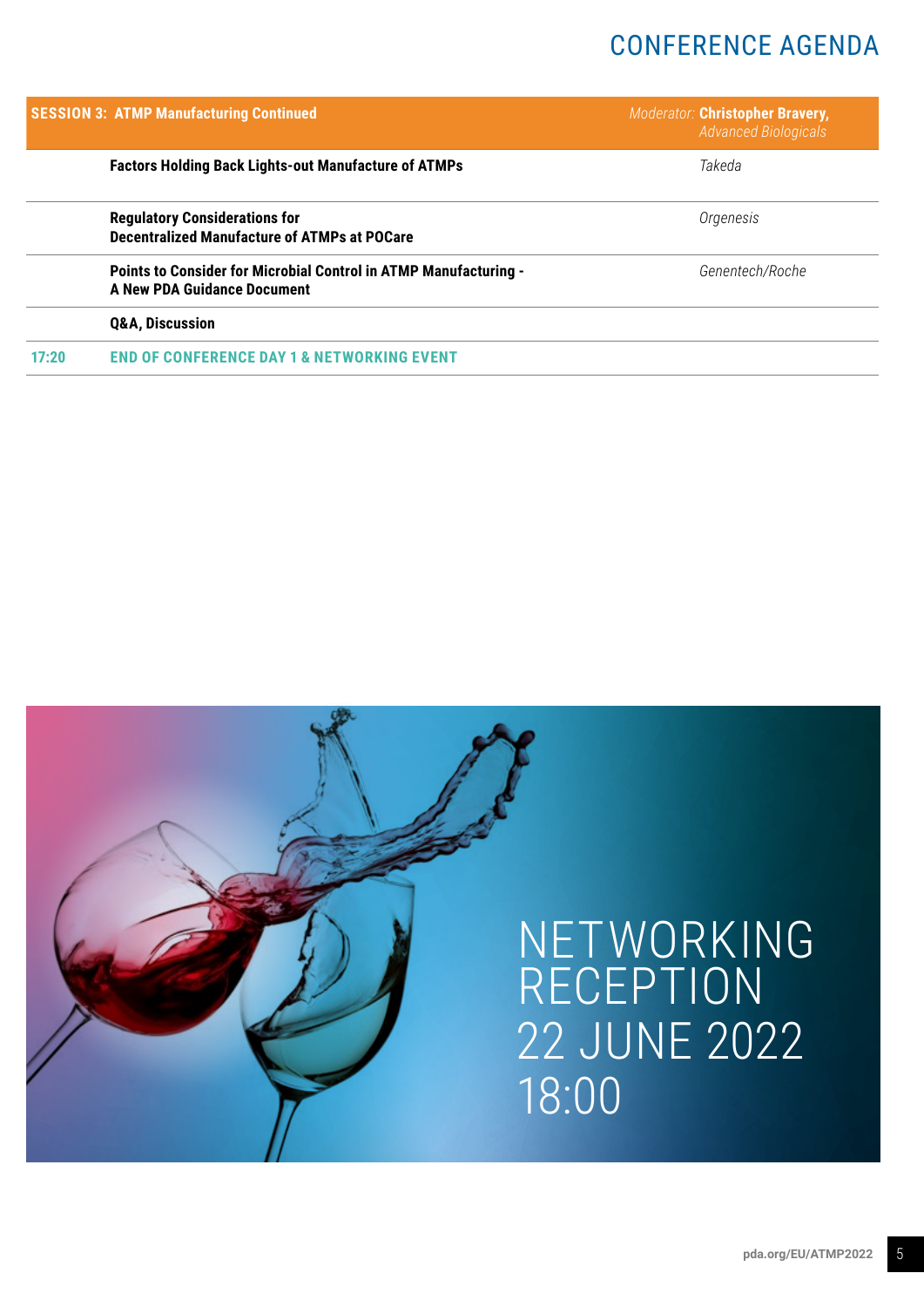# CONFERENCE AGENDA

|                   |                                                                                                                                                                                                                                                                                                                                              | Medical Center Utrecht                    |
|-------------------|----------------------------------------------------------------------------------------------------------------------------------------------------------------------------------------------------------------------------------------------------------------------------------------------------------------------------------------------|-------------------------------------------|
|                   | Advances in manufacturing and logistics of ATMPs are bringing new point-of-care and closed system solutions, especially for use in hospital<br>and small scale settings. In this session we explore the experience and needs of smaller scale ATMP development setting and discuss op-<br>portunities and implications of several platforms. |                                           |
|                   | Development and Manufacturing of ATMPs at Academia                                                                                                                                                                                                                                                                                           | Leiden University Medical<br>Center       |
|                   | Routine Automated Manufacture of ATMPs in a Closed, Single Platform                                                                                                                                                                                                                                                                          | Miltenyi                                  |
|                   | The GEN2 Cocoon® Platform with Integrated Magnetic Selection                                                                                                                                                                                                                                                                                 | LONZA                                     |
| 10:30             | <b>COFFEE BREAK, POSTER SESSION &amp; EXHIBITION</b>                                                                                                                                                                                                                                                                                         |                                           |
|                   | <b>SESSION 5: Emerging Technologies and Novel Applications</b>                                                                                                                                                                                                                                                                               | Moderator: Marco Fadda,<br>Comecer        |
| emerging aspects. | Technological advancements are making possible opening new therapeutic approaches. On one side, we gain trust in new manufacturing<br>capabilities, on the other side, they made possible exploring new fields. In this session, you'll learn about an example for each of these two                                                         |                                           |
|                   | Personalized Tissue Engineering that will Revolutionize Future Medicine                                                                                                                                                                                                                                                                      | <b>VERIGRAFT</b>                          |
|                   | <b>Novel Concept for Isolators to Manufacture ATMPs and Biologics</b>                                                                                                                                                                                                                                                                        | <b>SKAN</b>                               |
|                   | <b>Q&amp;A, Discussion</b>                                                                                                                                                                                                                                                                                                                   |                                           |
| 12:30             | <b>LUNCH BREAK, POSTER SESSION &amp; EXHIBITION</b>                                                                                                                                                                                                                                                                                          |                                           |
|                   | <b>SESSION 6: Control and Understanding of Critical Reagents</b>                                                                                                                                                                                                                                                                             | Moderator: Dayue Chen,<br>Genentech/Roche |
|                   | The quality of gene-editing reagents (i.e., Cas9 nuclease, quide RNA) is critical for ensuring product safety and process consistency. Two<br>presentations in this session provide new insights into our understanding of these reagents as well as potential measures to better control<br>and monitor the gene-editing process.           |                                           |
|                   | <b>Physicochemical and Functional Characterization of</b><br><b>Differential CRISPR-Cas9 Ribonucleoprotein Complexes</b>                                                                                                                                                                                                                     | Genentech/Roche                           |
|                   | <b>Improving Precision and Specificity of</b><br><b>CRISPR Gene Editing with RGEN-seq and RGEN-mod</b>                                                                                                                                                                                                                                       | Merck                                     |
|                   | <b>Q&amp;A, Discussion</b>                                                                                                                                                                                                                                                                                                                   |                                           |
|                   |                                                                                                                                                                                                                                                                                                                                              |                                           |

**15:00 COFFEE BREAK, POSTER SESSION & EXHIBITION**

## **THURSDAY, 23 JUNE 2022 09:00 – 17:00**

**SESSION 4: Solutions for Products in Hospital and Decentralized Scalable Settings** *Moderator:* **Renske ten Ham,** *University Medical Center Utrecht*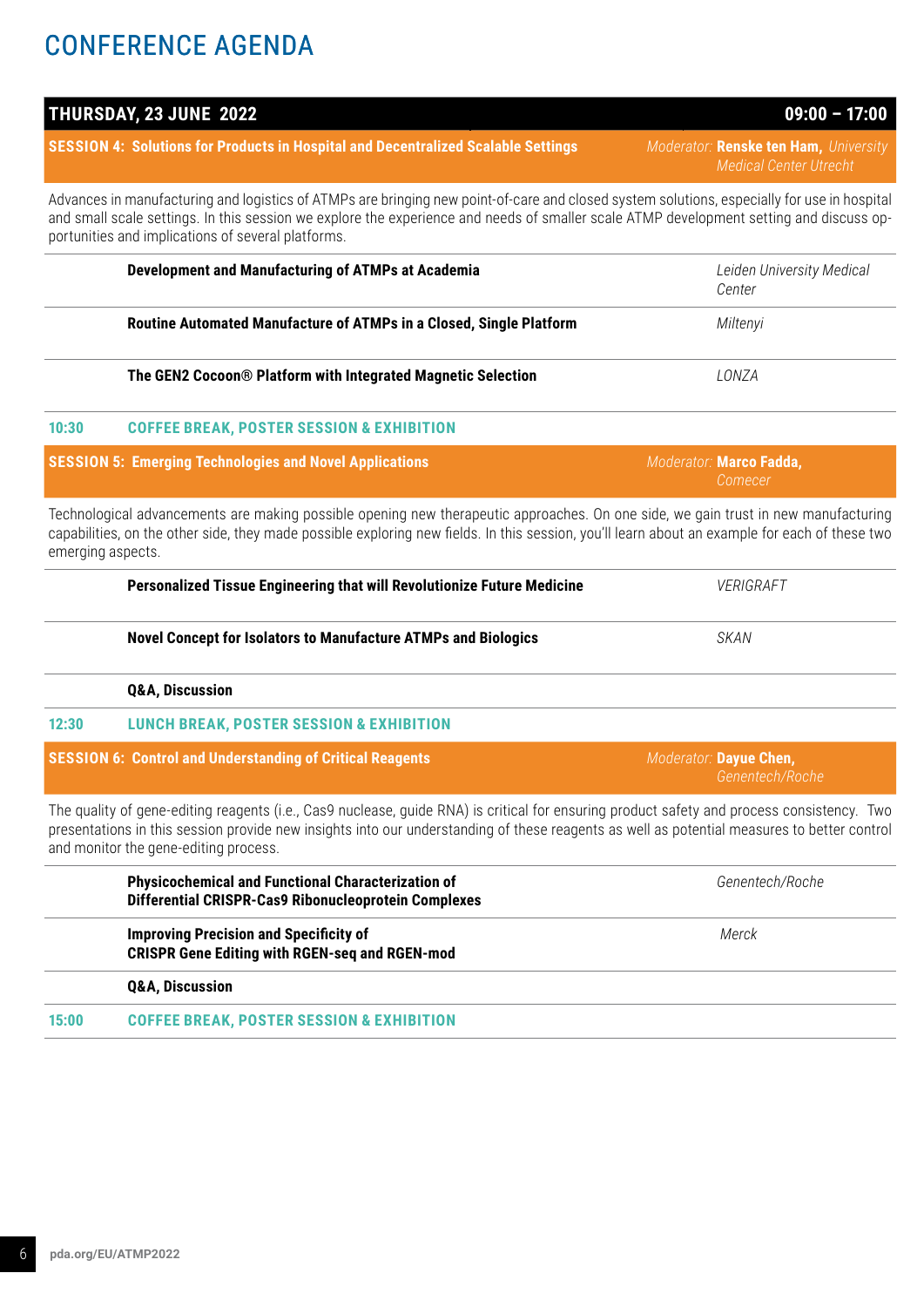# CONFERENCE AGENDA / INFORMATION

|                                                                                                                                                                                                                                                                                                                                  | <b>CLOSING PLENARY: Take Home Dreams for Fulfillment</b>                                                                                                 | Moderator: Manuel Carrondo,<br>ibet |  |
|----------------------------------------------------------------------------------------------------------------------------------------------------------------------------------------------------------------------------------------------------------------------------------------------------------------------------------|----------------------------------------------------------------------------------------------------------------------------------------------------------|-------------------------------------|--|
| The last talk will be on biopharmaceutical regulatory evaluation. Then, out of the presentations and broad talks that took place during breaks<br>and meals, the session moderators, chairs and the audience will revise lessons learned and dream of future directions to keep us doing the<br>good work for the years to come. |                                                                                                                                                          |                                     |  |
|                                                                                                                                                                                                                                                                                                                                  | <b>Toolbox Guidance on Scientific Elements and Regulatory Tools to</b><br>Support Quality Data Packages for Early Access Approaches with a Focus on ATMP | MFR.                                |  |
|                                                                                                                                                                                                                                                                                                                                  | <b>Summary from the Session Moderators and Chairs</b>                                                                                                    |                                     |  |
|                                                                                                                                                                                                                                                                                                                                  | <b>Panel Discussion</b>                                                                                                                                  |                                     |  |
|                                                                                                                                                                                                                                                                                                                                  | <b>Closing Remarks &amp; Farewell</b>                                                                                                                    | Falk Klar,<br><b>PDA</b>            |  |
| 17:00                                                                                                                                                                                                                                                                                                                            | <b>END OF CONFERENCE</b>                                                                                                                                 |                                     |  |
|                                                                                                                                                                                                                                                                                                                                  | Agenda is subject to change without notice                                                                                                               |                                     |  |

## **VENUE**

**TANGLA HOTELS BRUSSELS** Avenue Emmanuel Mounier 51200 Brussels/Belgium Tel: +32 2775 2508 tanglabrussels.com/en/

### **GENERAL ADDRESS**

PDA Europe gGmbH Am Borsigturm 60 13507 Berlin, Germany T: + 49 30 436 55 08-0 F: + 49 30 436 55 08-66 info@pda.org

#### **SPECIAL REQUIREMENTS**

If you require special assistance to fully participate, please attach a written description of your needs with your registration form. Specific questions can be directed to info@pda.org.